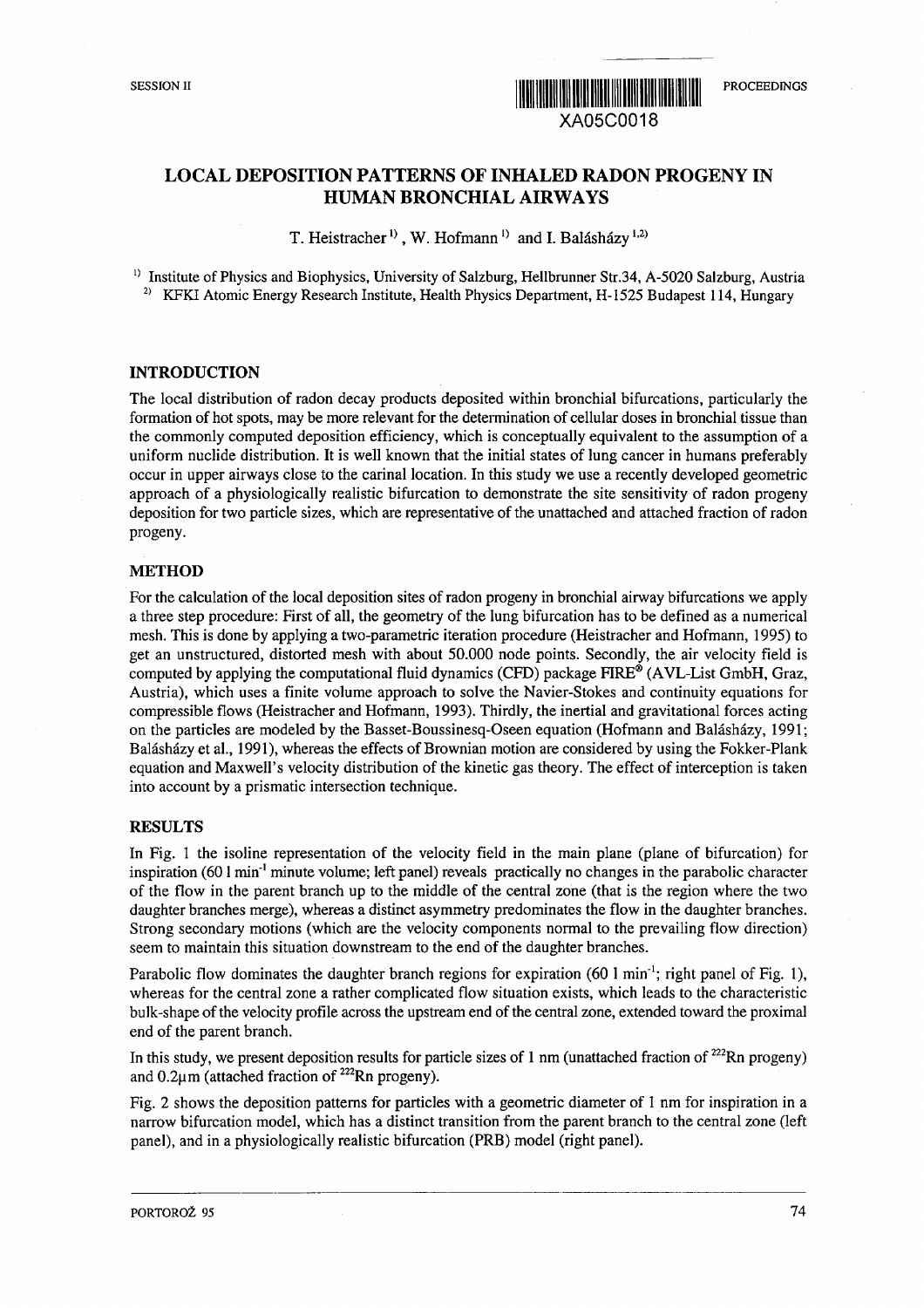



As diffusion is the dominant physical process for deposition for this particle size, little enhanced deposition should be found in this case. Due to the very high velocity of inhalation chosen in this study, however, distinct sites of enhanced deposition can be found for inhalation: (i) on the inner sides of the daughter branches close to the carinal ridge, and, (ii) on the upper and lower parts of the central zone. The local minimum of deposition density in the narrow bifurcation model on the outer side of the central zone can be related to the 'dead water zone' immediately after the onset of the central zone.

For exhalation, the sites of enhanced deposition of 1 nm particles are: (iii) upper and lower side of the parent branch, and, (iv) inner and outer side of the daughter branches. The former region has a distinct linear extension in axial direction of the parent branch, whereas the latter is less pronounced.



**Fig.** 2: Deposition pattern for 1 nm particles, which are characteristic of the unattached fraction, for inspiration in a narrow bifurcation model (left panel) and for a PRB model (right panel; for parameters used, see Table 1).